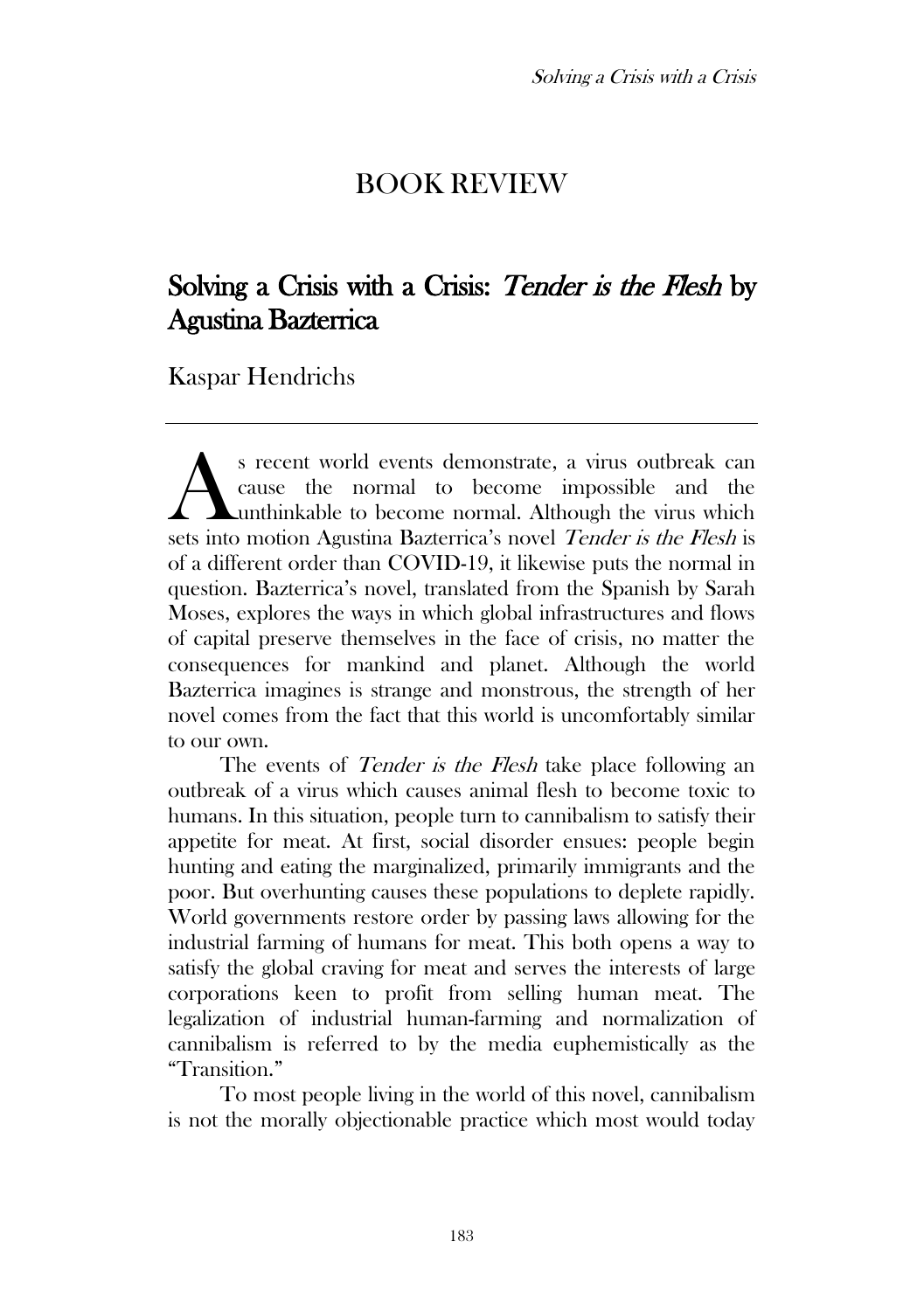consider it. Rather, the events of the novel take place in a setting in which consumption of human meat has become normal. Cannibalism is the way out of a virus-induced crisis. But is it also a crisis of its own? Could it also be our own crisis? Tender is the Flesh is most lively and engaging when we read it as a text concerned not so much with cannibalism in particular but contemporary situations of crisis and crisis response more generally. While this novel presents the legalization of cannibalism as the solution to a specific meat-related crisis, might this crisis also be read as an allegory of several crises that we currently confront in the real world? Might our own efforts to preserve a global order tested increasingly by crises of climate and capital also lead us to embrace a normal that is also grotesque?

In *Tender is the Flesh*, this "normal grotesque" is so grotesque in no small part because it is presented as so normal. When the narrative begins, the world appears quite different from the one we live in. The novel is set some years after the Transition — a process in which, after animal meat became toxic to humans, government first legalized and facilitated the development of a human meat production industry. The fact that the novel does not begin in the midst of these social changes but after them creates an effect of shock in the reader: a world order that is extremely strange to us is presented as if uncontroversial. Whatever ethical qualms humanity at large may have had about eating its own are already successfully reckoned with. Cannibalism is routine.

This narrative structure provokes the question of where to locate "crisis" or crises in relation to the plot of *Tender is the Flesh*. Was there previously a crisis? Or is the state of crisis ongoing? In addressing these questions, it is helpful to consider what the term "crisis" means, as well as how it is used. According to Reinhart Koselleck, the term "crisis" is, among other things, a "structural signature of modernity" marking a "historically immanent transitional phase." <sup>1</sup> When exactly such a transition begins or ends depends on situation-specific factors, but in all cases, Koselleck implies, it involves temporal separations. A crisis makes a series of marks in the forward progress of linear time. Before a crisis, there

<sup>&</sup>lt;sup>1</sup> Koselleck and Richter, "Crisis," 372.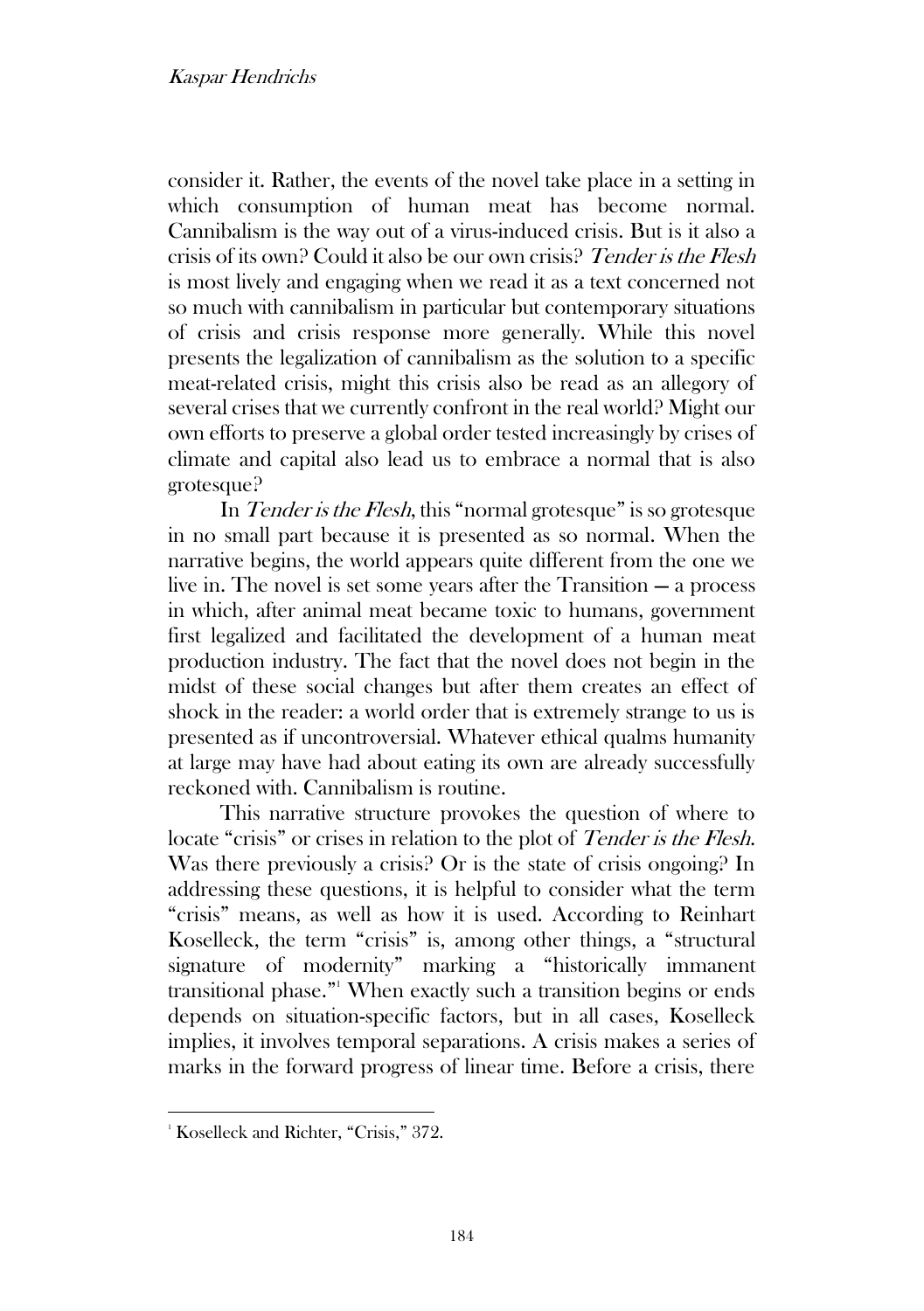is a pre-crisis state: the order to things is considered normal. Then a crisis occurs which disrupts the pre-crisis situation. The crisis prevents people from continuing with life as usual. The order to things is in flux. Only once people have adapted to the "crisis situation" does the crisis ceases to exist. In place of the crisis emerges a state of post-crisis: a settled order to things that is radically different from the pre-crisis order.

This crisis typology offers a guide to reading *Tender is the* Flesh, where crisis occurs not as a singular destabilizing event but as a period of adaptation to changing circumstances. In the world of Tender is the Flesh, this period is known as the Transition. The Transition, I would propose, does not follow the crisis but is itself a time of crisis.<sup>2</sup> While one might object that "crisis" is a term more appropriate to name the event which provoked the Transition specifically, outbreak of a virus which made animal meat products toxic to humans — in this novel, as in Koselleck's typology, a phase of crisis and a phase of transition are interrelated to the extent that one cannot be named without simultaneously naming the other. In Tender is the Flesh, crisis is both the outbreak of a virus and the process of coming to terms with the outbreak response. The Transition is an ongoing human crisis.

Bazterrica is a careful stylist of language, and in *Tender is the* Flesh she is always attentive to the fact that particular words always mean in particular ways. The word Transition is no different: "Change, transformation, shift: the synonyms that appear to mean the same thing, though the choice of one over the other speaks to a distinct view of the world." <sup>3</sup> The word Transition speaks to a view of the world that is visible as crisis perhaps only from the outside. In the world of the novel, the Transition represents not a crisis but a resolution to what is perceived to be a crisis: the unavailability of meat products. Normalizing the consumption of human meat marks the possibility of ending the crisis and returning daily life to a kind of normality: a new era in which eating habits can be similar although not completely similar — to how they had been before. The carnivorous diet returns by different means. But from the outside —

 $2^2$  Bazterrica, *Tender is the Flesh*, 12.

 $^{\circ}$  Ibid.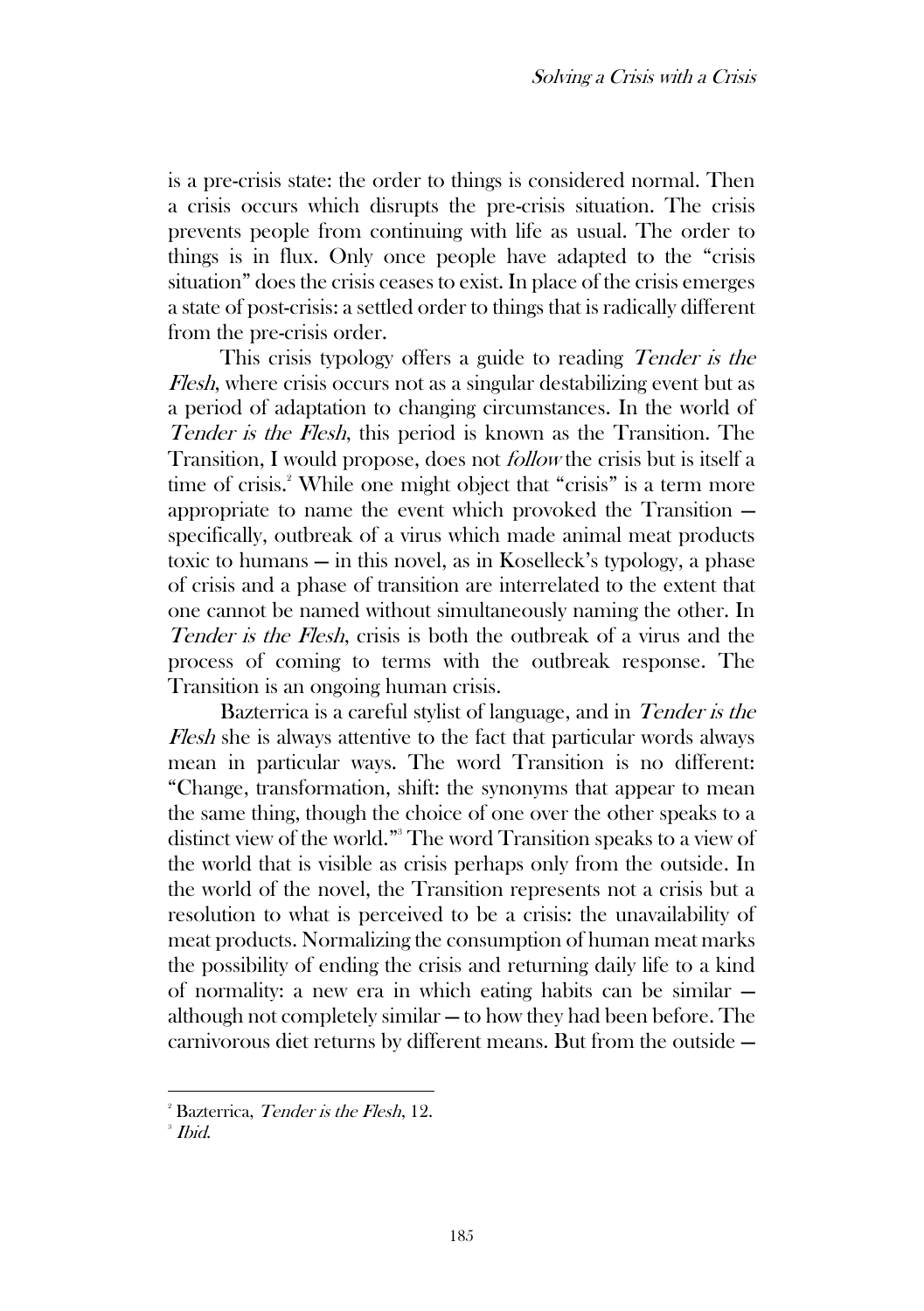our perspective as readers of *Tender of the Flesh* – the Transition can be read as a crisis in itself: the crisis that is the process of coming to terms with industrial cannibalism. Authorities frame the Transition to cannibalism as an end to the meat crisis — a "good thing" — but it actually represents a new crisis.

Early in the novel, we learn that some have doubts about reasons it was necessary for society to undergo the Transition. There are skeptics of the official narrative:

The most eminent zoologist, whose articles claimed the virus was a lie, had an opportune accident. He thinks it was all staged to reduce overpopulation. For as long as he can recall, there's been talk of scarcity of resources.<sup>4</sup>

Throughout the novel there is a continuous play between two potential justifications for the Transition. On one hand, there is the fact that a virus has made animal meat toxic and inedible. Industrial production of human meat serves to prevent people who crave meat from causing social unrest. On the other hand, there is a theory, as in the passage above, that the virus is merely a pretext for an antioverpopulation social intervention. This theory derives from a realization that humanity exerts a destructive and unsustainable impact on the earth's ecosystems. Slavoj Žižek notes that some people mistakenly assume nature to be capable in itself of neutralizing the destructive effects of human activities.<sup>5</sup> Nothing could be further from the truth. Our activities do have a lasting consequences for world. One such consequence is that natural resources are being depleted to manufacture consumer food products. Is industrial human meat production good for the planet? Or is it an intensification of global processes and systems that were already destructive of the planet?

The damaged ecology of our planet is an issue which features prominently in discussions of the contemporary climate crisis. In the  $21<sup>*</sup>$  century, we realize that environmental problems are often consequences of human activity. Human impact on the

<sup>&</sup>lt;sup>4</sup> Bazterrica, Tender is the Flesh, 14.

<sup>5</sup> "University of Dundee | Philosophy Lecture Series | Slavoj Žižek."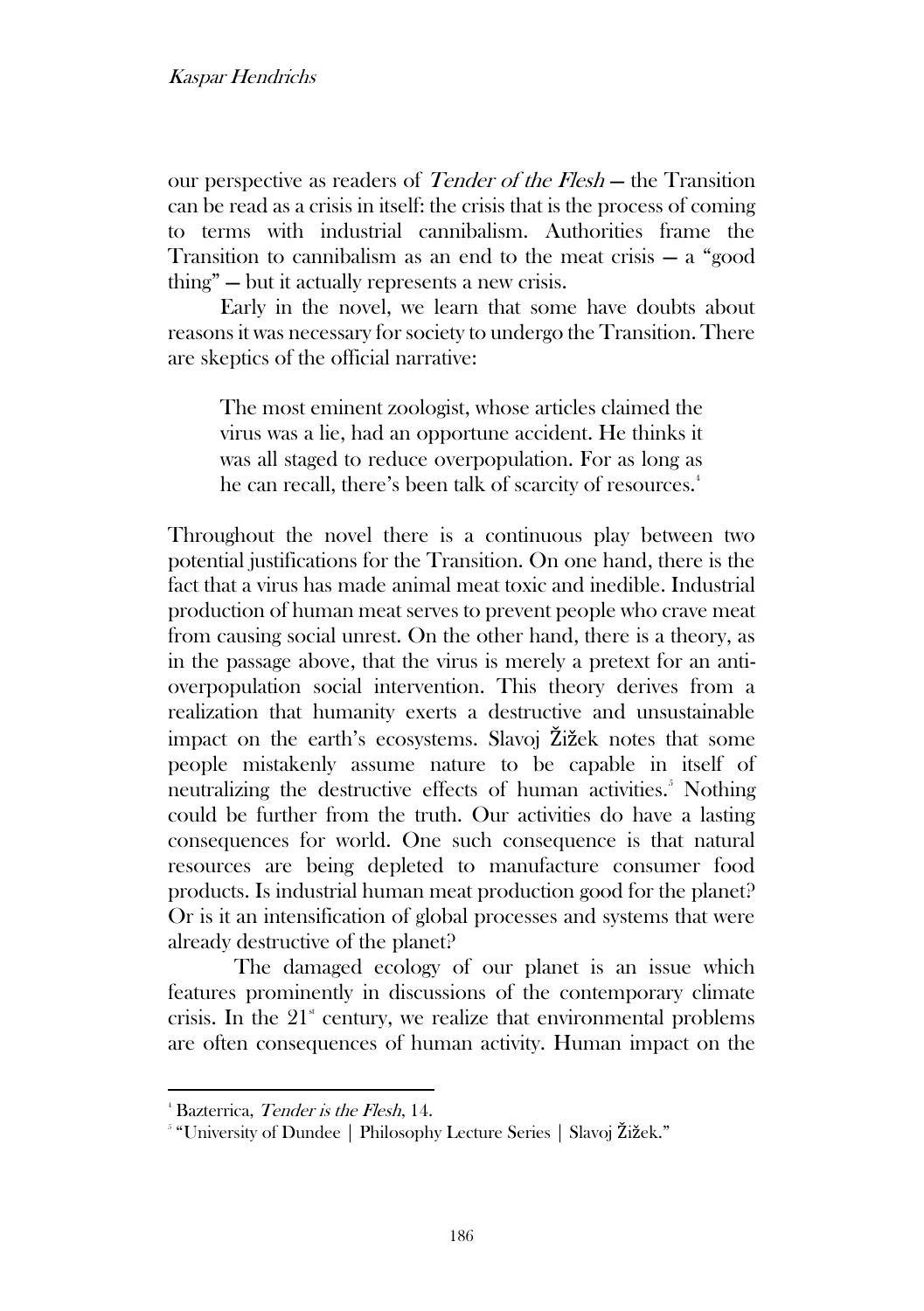planet has been so great that some have argued that we are living in what should be called the "Anthropocene." <sup>6</sup> This term, which means roughly "age of humans," refers to a proposed geological epoch which commences as human activity begins to have a driving and irreversible impact on the Earth's geology and ecosystems. Rather than celebrating the achievements of mankind, the term "Anthropocene" implies that human activity is a destructive force." As a destructive force, human activity negatively affects not only the earth's ecosystems, but also the fate of humanity itself. A 2019 Al Jazeera headline keenly recognizes this two-fold nature of the climate crisis: "We are destroying our own home." 8 Indeed, to lay waste to the planet is to deprive ourselves of a home. Ecological problems do not merely concern what is "out there." Rather, they directly affect humanity itself. When we destroy the earth on which we live, we destroy ourselves. In light of this, cannibalism in Tender is the Flesh could be read as a metaphor for anthropogenic climate change: man destroys man. To consume another is also to consume oneself. The novel's portrayal of a world in which cannibalism is normal parallels real-world obliviousness to the "cannibalism" that is climate change. In both cases, man is victim of his own selfdestructive activities.

Tender is the Flesh's cannibalism also discourses with another contemporary crisis related to ecology, a crisis which many argue is the root of man's tendency toward ecological destruction: the crisis of consumerism. As I have mentioned, the legalization of cannibalism in Bazterrica's novel was due in part to pressure on government by wealthy corporate interests. When people stopped eating animal meat, the global animal meat production industry lost its business model. After this industry successfully lobbied government to legalize cannibalism, it went into the highly profitable business of producing human meat.<sup>9</sup> In the world of *Tender is the* Flesh, big business is more powerful than government and profit motive supersedes the worth of human life. Cannibalism keeps the economy going. To corporate industry, the use of humans as

<sup>6</sup> Ellis, Anthropocene, 3.

<sup>7</sup> Ibid.

<sup>&</sup>lt;sup>8</sup> Al Jazeera, "We are destroying our own home': UN report reveals nature crisis."

<sup>&</sup>lt;sup>9</sup> Bazterrica, *Tender is the Flesh*, 14.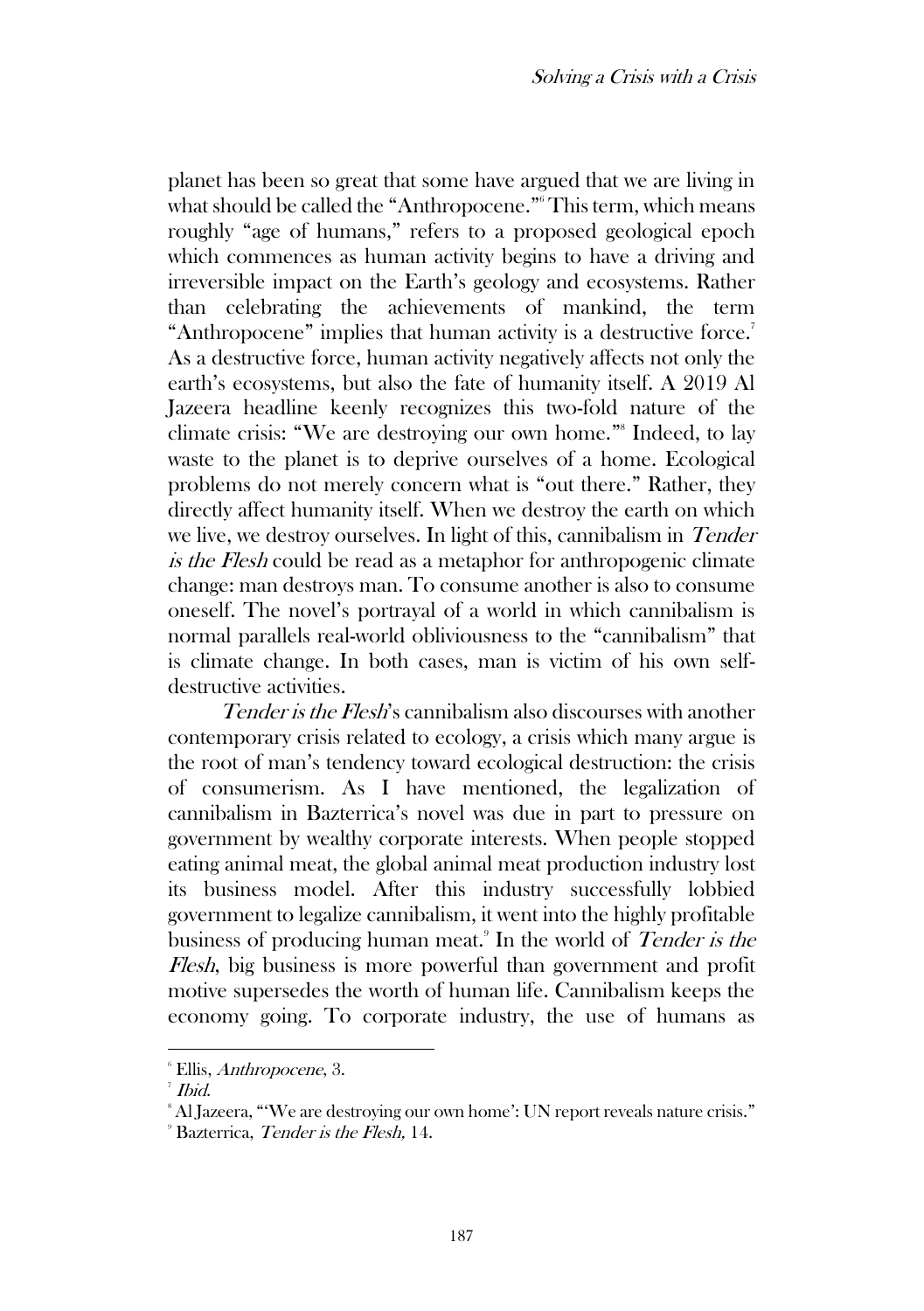livestock solves a problem of basic supply and demand: the toxicity of animal meat generates massive consumer demand for which there is no supply. This gap in the market offers lucrative business opportunities.

Thus, the Transition. The virus which makes animal meat toxic to humans leads to a crisis for global industry and tests the resilience of the capitalist order. Just as, according to Koselleck, crises "not only contain immanent forces through which they can be overcome, but are also manifestations of tendencies pointing to the structural limits of capitalism," the virus in Tender is the Flesh makes visible both the limits of capitalism and capitalism's ability overcome limits.<sup>10</sup> The capitalist global order preserves itself by adapting in the face of adversity: without livestock there can be no capital accumulation, so industry turns humans into livestock in order to continue accumulating capital. Corporate interests conspire to make eating human meat socially acceptable. The human becomes a mass-produced consumer product, reduced to the materiality of its edible body. Capitalism's ever-lurking existential crisis — the inability to profit — is overcome.<sup>11</sup> Production, consumption, and accumulation of capital continue. But industrial cannibalism, capitalism's way out of crisis, is itself a new crisis: a human crisis.

The strength of *Tender is the Flesh* is that it allows us to see so clearly the relation of the first crisis to the second. Introducing cannibalism as a solution to a crisis of profitability is allegorical of the indissolubility of global capital systems. But in this novel, cannibalism is more than a generic trope of inhuman monstrosity. Specifically, it might be read as an allegory of man's destruction of his own existence through environmental degradation. Bazterrica reminds us that Earth suffers for capitalism to survive, and as inhabitants of Earth, we humans also suffer for capitalism's survival. Capitalism may well soon bring about the ruin of everything, but before that happens, surely, it will sell us ourselves to place on our own dinner plates. The nauseating power of Bazterrica's novel is

 $10$  *Ibid.* 

<sup>&</sup>lt;sup>11</sup> Bartolovich, "Consumerism," 211.